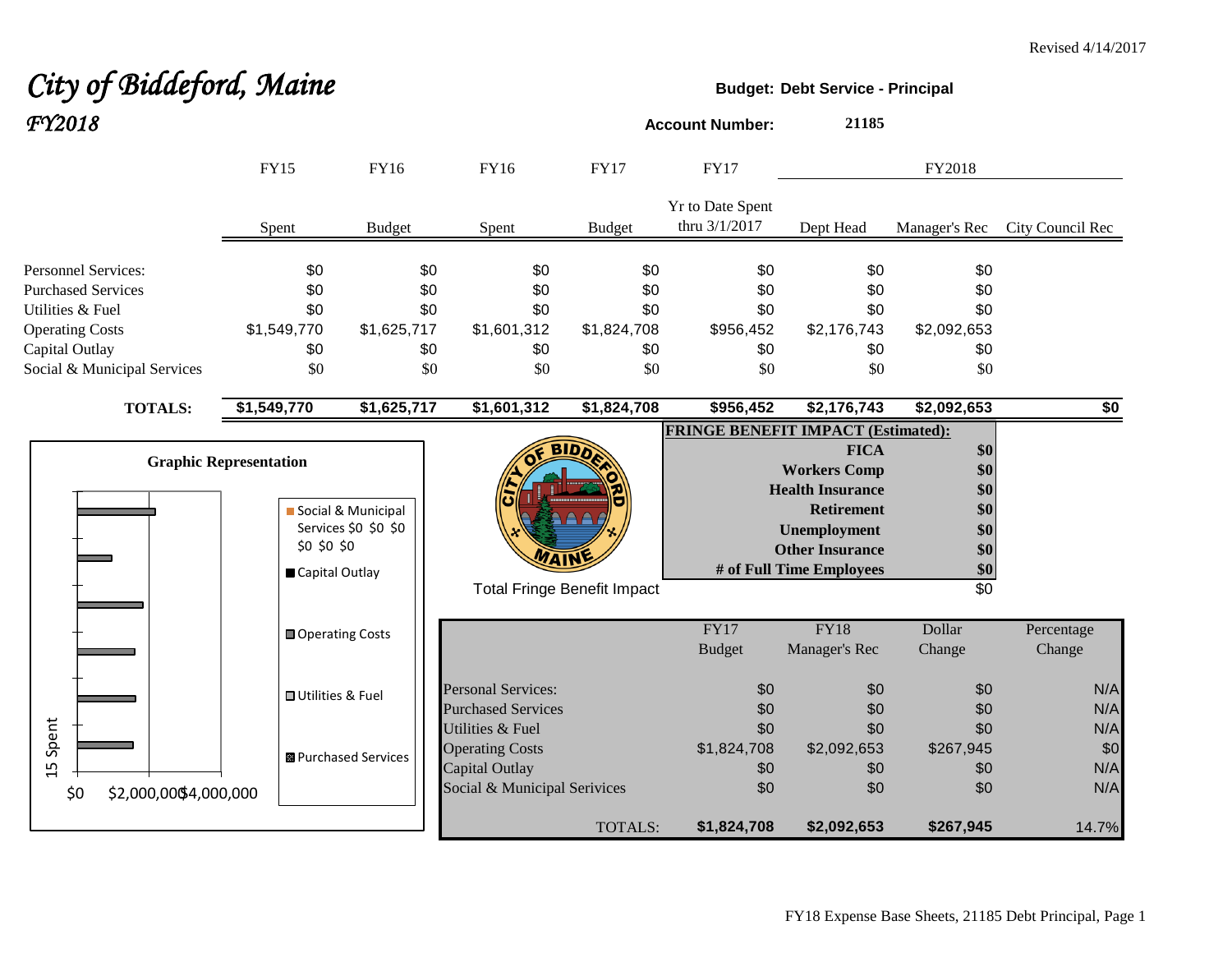|                               |             |             |             |             |           |             | Revised 4/14/2017 |
|-------------------------------|-------------|-------------|-------------|-------------|-----------|-------------|-------------------|
| 60750 Bond Principal Expense  | \$1,017,261 | \$1,100,819 | \$1,078,384 | \$1,191,164 | \$563.911 | \$1,630,514 | \$1,546,424       |
| 60754 Lease Principal Expense | \$532,509   | \$524,898   | \$522,927   | \$633.544   | \$392.541 | \$546,229   | \$546,229         |
|                               |             |             |             |             |           |             |                   |
| Totals                        | \$1,549,770 | \$1.625.717 | \$1,601,312 | \$1,824,708 | \$956,452 | \$2,176,743 | \$2,092,653       |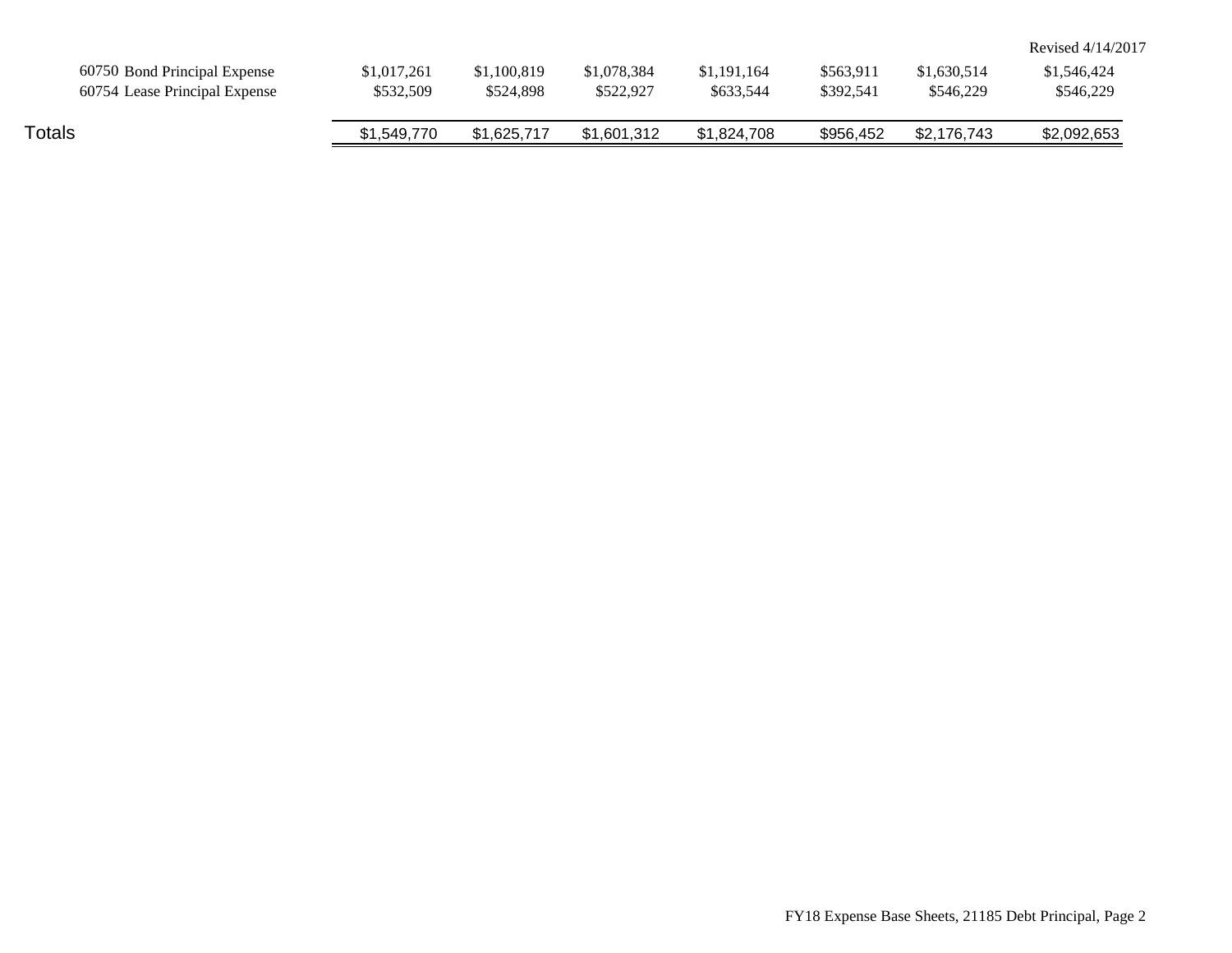

April 14, 2017 **Department:** Debt Service - Principal

Account Title: Bond Principal Expense

Department Number: 21185 Account Number: 60750

| FY2015         | FY 2016        | FY 2016        | FY 2017        | FY 2017        |
|----------------|----------------|----------------|----------------|----------------|
| Actual         | <b>Budget</b>  | Actual         | <b>Budget</b>  | Est. Expended  |
|                |                |                |                |                |
| \$1,017,260.67 | \$1,100,819.00 | \$1,078,384.26 | \$1,191,164.00 | \$1,191,164.00 |

| FY-2018       | Department     | City Mgr       | Council | Increase     |
|---------------|----------------|----------------|---------|--------------|
|               | Reauest        | Recommendation | Action  | (Decrease)   |
| <b>Budget</b> | \$1,630,514.00 | \$1,546,423.59 |         | \$355,259.59 |

**Support for Budget Request:** Provide justification for the budget request using as much detail as possible to support it. Examples of acceptable support include unit costs, quantity estimates, price quotes, etc. Requests based solely on a percentage increase above the previous budget will not be accepted. Use additional sheets if necessary.

Department Request includes existing debt service plus principal of \$300,000 on new road bond plus .5 of \$200,000 for for new CSO Bond

*reduced by \$84,090 because of anticipation of selling Pate Property and paying off the loan by 6.30.17*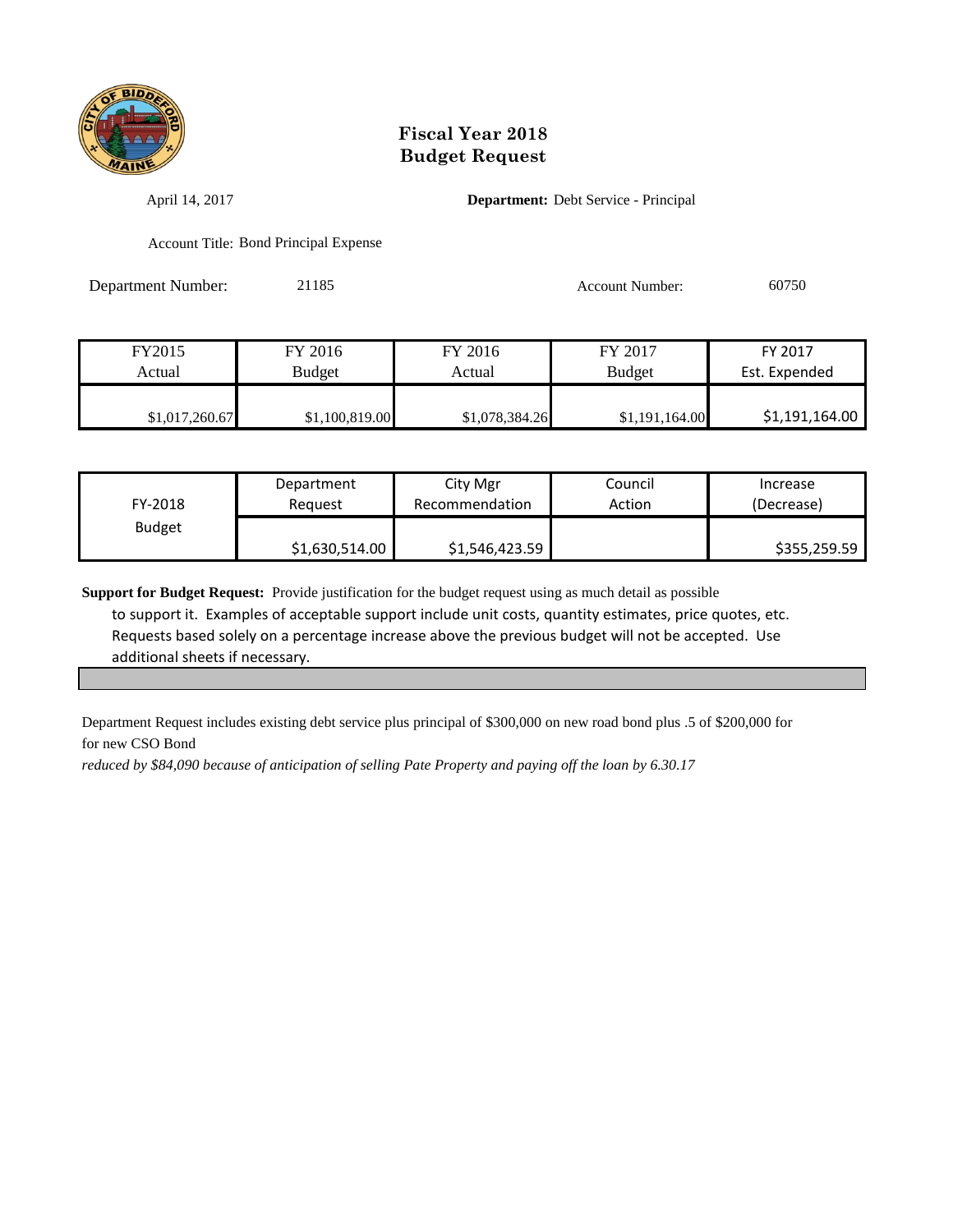

April 14, 2017 **Department:** Debt Service - Interest

Account Title: Bond Interest Expense

| Department Number: | 21186         |              | <b>Account Number:</b> | 60751         |
|--------------------|---------------|--------------|------------------------|---------------|
|                    |               |              |                        |               |
| FY2015             | FY 2016       | FY 2016      | FY 2017                | FY 2017       |
| Actual             | <b>Budget</b> | Actual       | <b>Budget</b>          | Est. Expended |
| \$491,302.95       | \$453,607.00  | \$455,186.58 | \$461,422.00           | \$461,422.00  |

| FY-2018       | Department | City Mgr       | Council | Increase     |
|---------------|------------|----------------|---------|--------------|
|               | Reauest    | Recommendation | Action  | (Decrease)   |
| <b>Budget</b> | 706,969.00 | \$695,627.02   |         | \$234,205.02 |

**Support for Budget Request:** Provide justification for the budget request using as much detail as possible to support it. Examples of acceptable support include unit costs, quantity estimates, price quotes, etc. Requests based solely on a percentage increase above the previous budget will not be accepted. Use additional sheets if necessary.

Department Request includes existing debt service plus interest of \$202,599.44 on new road bond plus interest .5 of \$132,529.44 for new CSO bond.

*reduced by \$11,342 because of anticipation of selling Pate Property and paying off the loan by 6.30.17*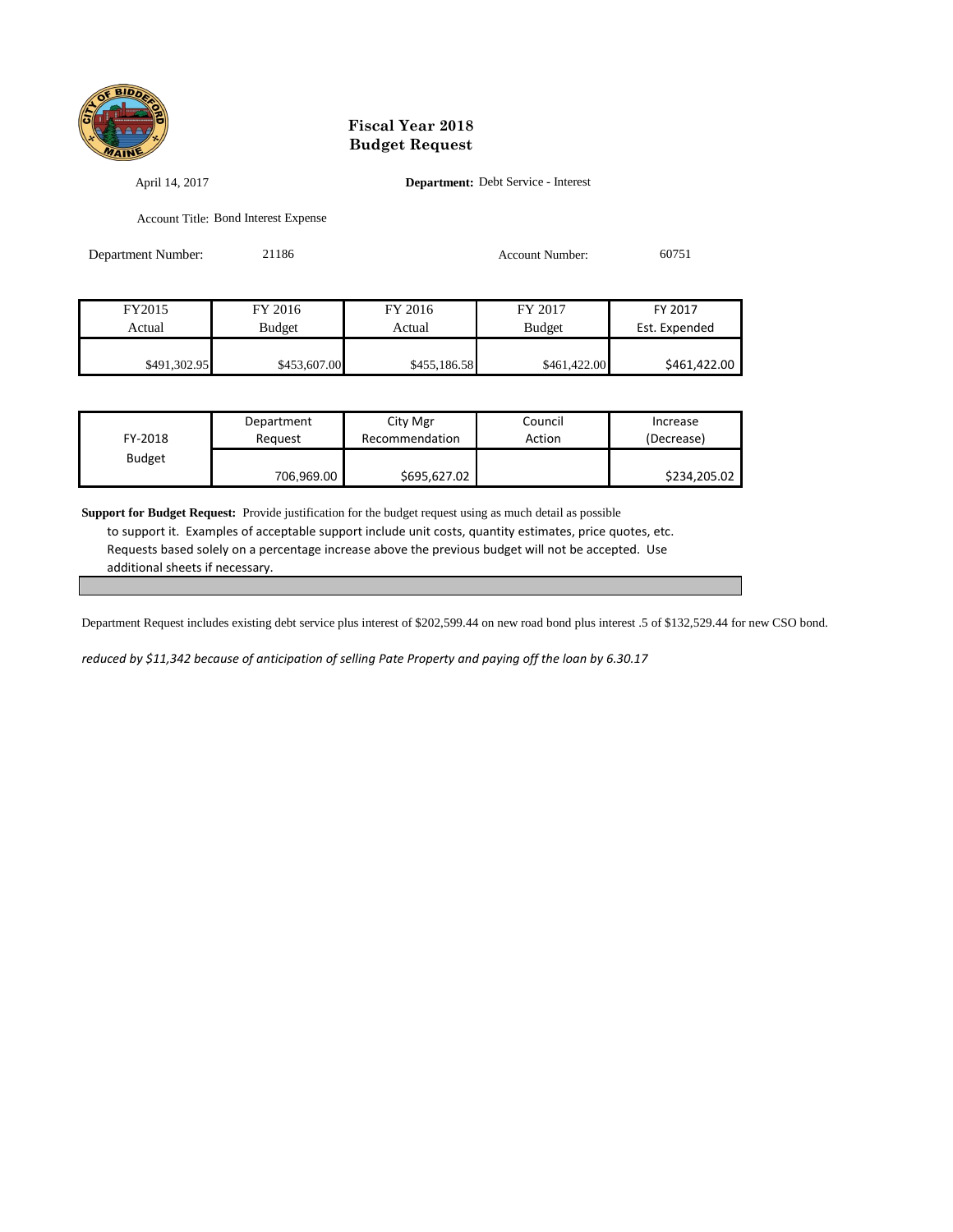

April 14, 2017 **Department:** Debt Service - Principal

Account Title: Lease Principal Expense

Department Number: 21185 Account Number: 60754

| FY2015       | FY 2016      | FY 2016      | FY 2017       | FY 2017       |
|--------------|--------------|--------------|---------------|---------------|
| Actual       | Budget       | Actual       | <b>Budget</b> | Est. Expended |
|              |              |              |               |               |
| \$532,509.31 | \$524,898.00 | \$522,927.31 | \$633,544.00  | \$633,544.00  |

| FY-2018       | Department   | City Mgr       | Council | Increase       |
|---------------|--------------|----------------|---------|----------------|
|               | Reauest      | Recommendation | Action  | (Decrease)     |
| <b>Budget</b> | \$546,229.00 | \$546,229.00   |         | ( \$87,315.00) |

**Support for Budget Request:** Provide justification for the budget request using as much detail as possible to support it. Examples of acceptable support include unit costs, quantity estimates, price quotes, etc. Requests based solely on a percentage increase above the previous budget will not be accepted. Use additional sheets if necessary.

Includes existing lease principal of \$519,252.27, plus principal of \$23,855.07 for new 5-year lease using Municipal Leasing Consultants' amortization schedule, plus \$\$68,697.97 for new 10-year lease using Muncipal Leasing Consultants' amortization schedule